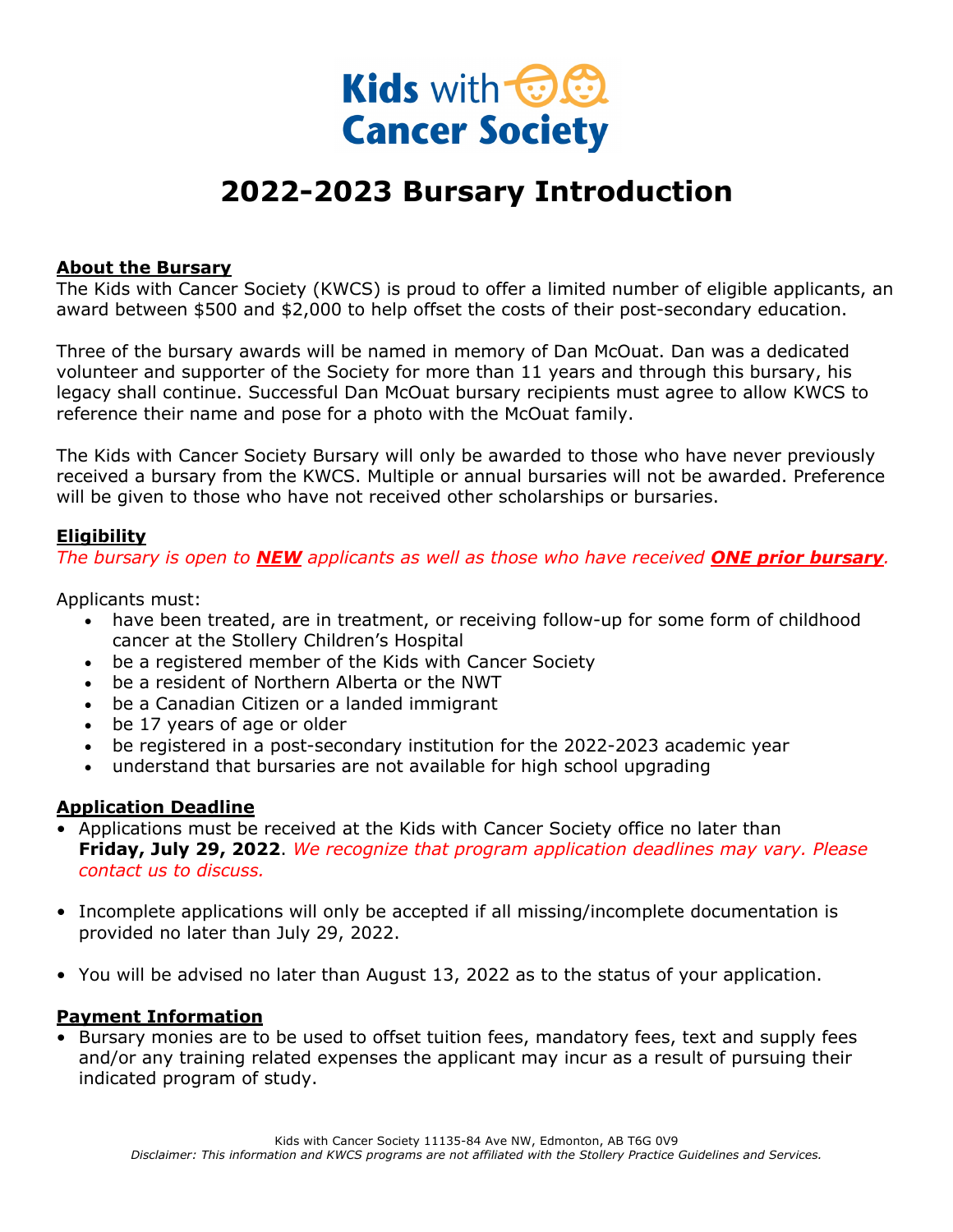- No part of the bursary may be applied to personal costs, previous debt, accounts or shortfalls; all award monies must be allocated to costs associated with the qualified program of study.
- The cheque will be made out directly to your post-secondary institution or other institution in your name. **Payment of the bursary will be discussed further upon notification of acceptance.**
- If for any reason the bursary recipient does not attend the indicated post-secondary institution or other institution, all bursary monies must be returned to the Kids with Cancer Society immediately.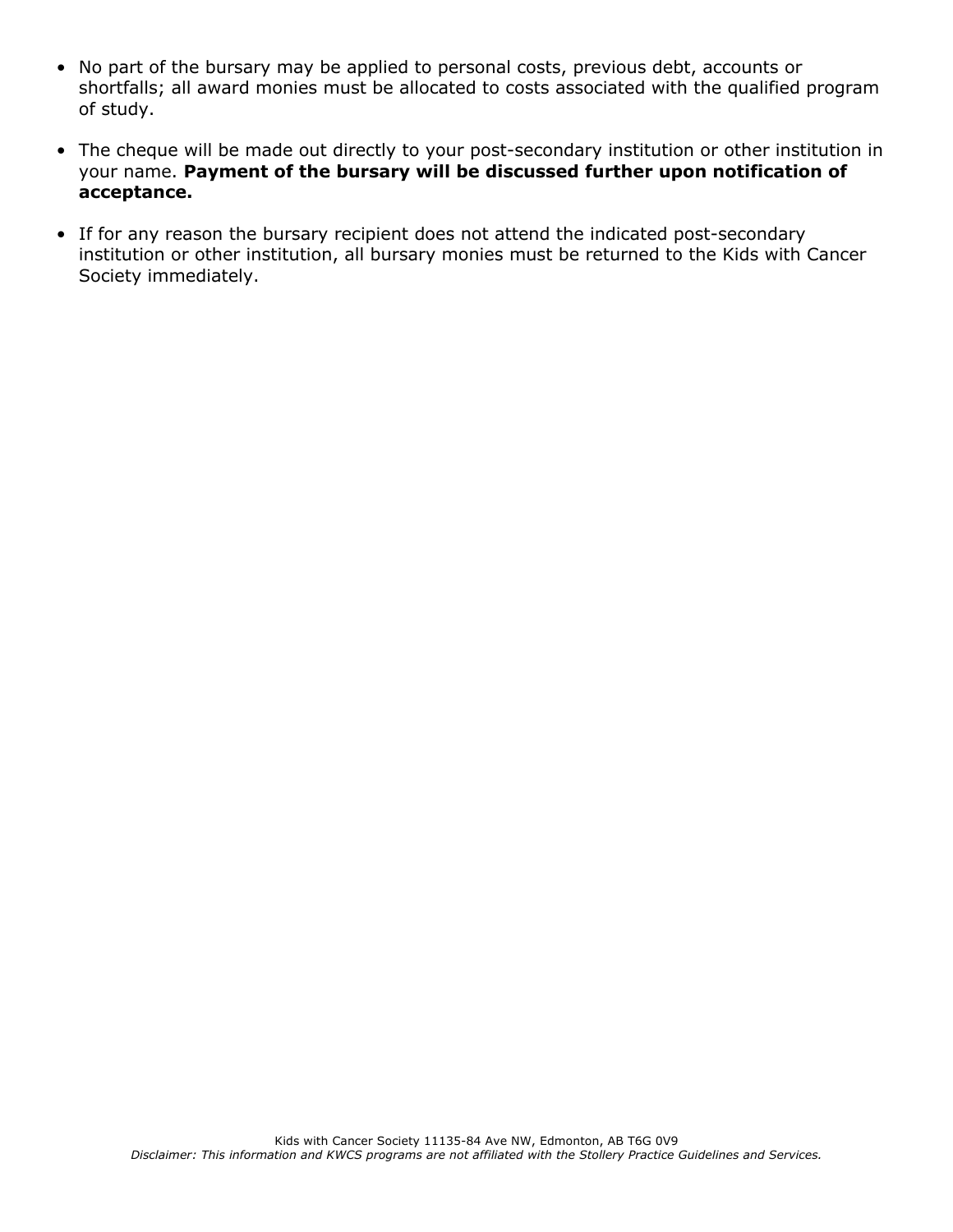## Kids with **the State Cancer Society**

## **Bursary Application Guide 2022-2023**

This guide is provided to help you complete your application. Please do not submit this guide with your final application package.

#### **Personal and Contact Information** (page 1 of Bursary Application)

- Clearly indicate your full legal name and contact information in this section.
- Indicate required information regarding your attended high school.
- Answer all questions pertaining to your treatment accurately and to the best of your knowledge.

#### **Educational Plan for the Upcoming Academic Year** (page 1 & 2 of Bursary Application)

- Indicate your intended area of program study.
- Indicate the post-secondary or other institution that you have applied to or will be attending.
- Indicate your current status with the institution.
- You must provide a letter of acceptance or other valid proof from your post-secondary institution verifying your application for studies and acceptance.

#### **Prior Monetary Awards** (page 2 of Bursary Application)

• In this section, you must also provide information on any other bursaries or scholarships that you have received or will be receiving for this school year 2022-2023.

#### **Essay**

- Please write an essay describing your future academic goals. This essay is your opportunity to present a persuasive case in support of your application.
- There is **no limit to the length** of your essay.
- You may wish to include details about the following:
	- A brief history about your background, your journey with cancer and how you came to a decision about your future.
	- Why you are applying, the importance of this bursary and how it will contribute to your success.
	- Your goals and what you hope to achieve.
	- Community involvement or volunteer work.

#### **Personal References**

- One letter of reference is required. Your reference must be someone who has known you for at least two years who can provide comment about your character, commitment to achieving your educational and/or career goals, and/or your commitment to the community.
- Your reference must not be a family member or a close relative.
- Letters must be current and dated.

#### **Letter from a Health Care Professional**

• A letter must be received from an oncology physician or family doctor confirming you are currently on treatment or have been treated for some form of childhood cancer.

#### **Declaration and Consent** (page 3 of Bursary Application)

• Read this section carefully, sign and date the form.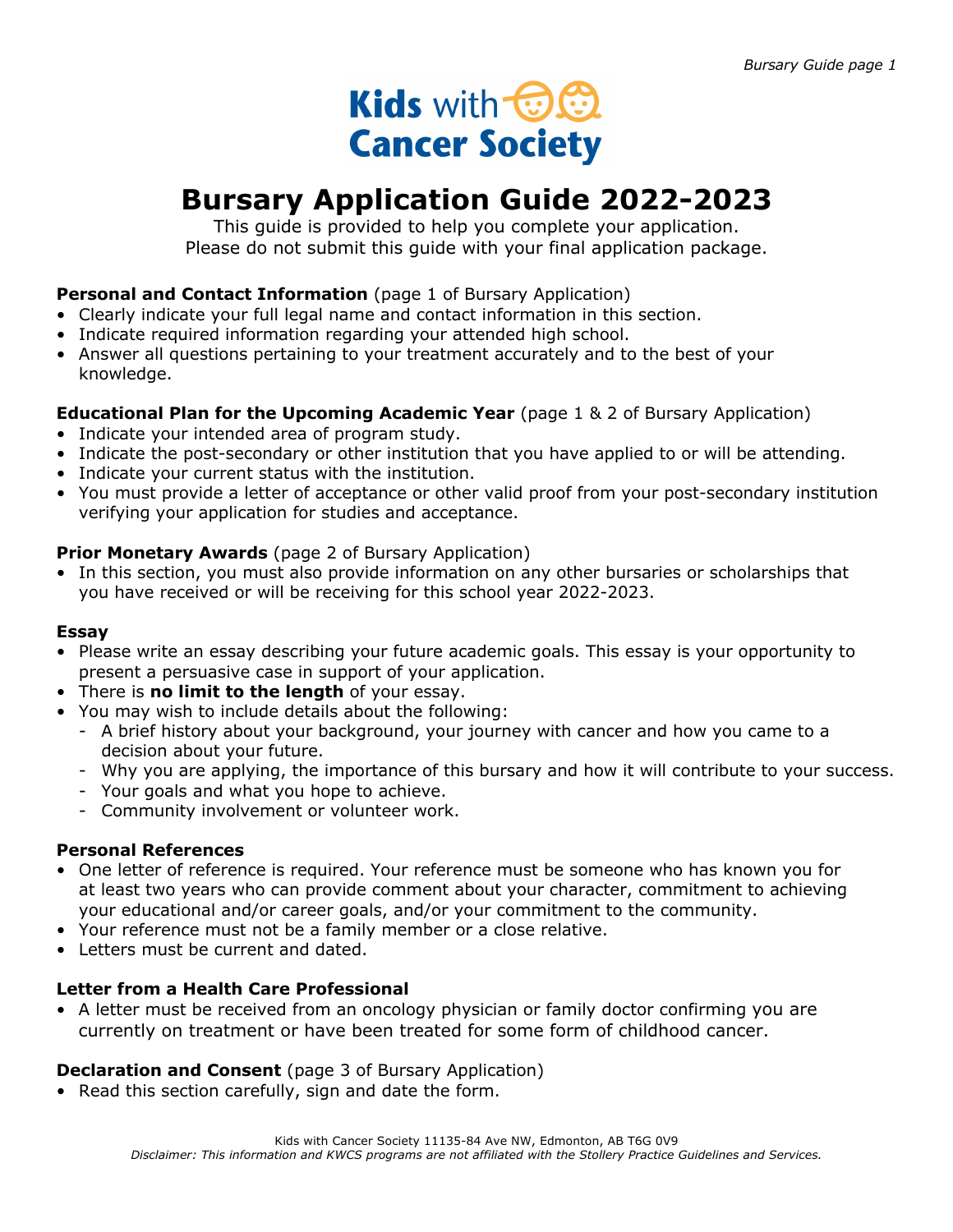#### **Submitting your Application**

- All Applications must be printed or completed electronically.
- The application deadline is **Friday, July 29, 2022**. *We recognize that program application deadlines may vary. Please contact us to discuss.*
- Applications can be submitted in person or by mail, fax or email.

Please forward your completed application and all required supporting documentation to:

Attn. Bursary Application Kids with Cancer Society 11135–84 Avenue, NW Edmonton, AB T6G 0V9

Or

Email: valf@kidswithcance.ca

Or

Fax: 780-496-2451

**Completed applications and supporting documentation must be received by the Kids with Cancer Society no later than July 29, 2022.** *We recognize that program application deadlines may vary. Please contact us to discuss.*

If you have any questions regarding the bursary, your application or eligibility please contact Val Figliuzzi at 780-496-2459 or valf@kidswithcance.ca

#### **Privacy Statement** (pursuant to the *Personal Information Protection Act*)

The Kids with Cancer Society collects personal information in a manner that recognizes both the right of an individual to have his or her personal information protected and the need of the Society to collect, use or disclose personal information for purposes that are reasonable in fulfilling the Society's mandate and mission.

The Society uses personal information to record information from students that is needed to process applications and award bursaries.

We do not release information to other fund-raising organizations or to commercial enterprises.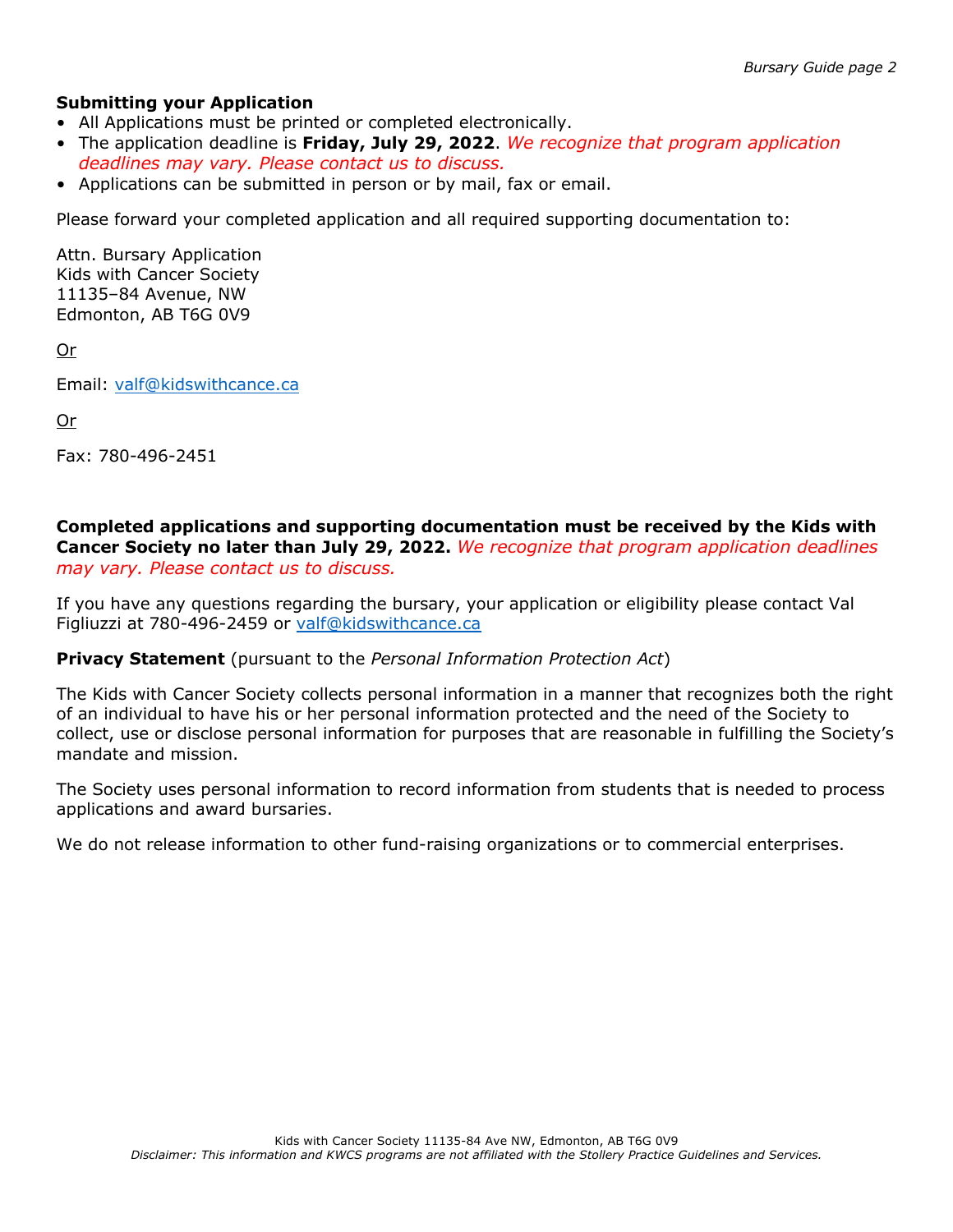# Kids with **OO Cancer Society**

## **Bursary Application 2022-2023**

Please complete the following—print or complete electronically.

|                                                      | <b>Personal and Contact Information</b> (refer to Application Guide)                         |  |
|------------------------------------------------------|----------------------------------------------------------------------------------------------|--|
|                                                      |                                                                                              |  |
|                                                      |                                                                                              |  |
| <b>Current Mailing Address</b>                       |                                                                                              |  |
|                                                      |                                                                                              |  |
|                                                      |                                                                                              |  |
|                                                      | Are you a: $\Box$ Canadian Citizen, $\Box$ Landed Immigrant or $\Box$ other, please explain: |  |
|                                                      | Social Insurance Number: __________ _________ _________                                      |  |
|                                                      | Name of High School where you graduated/will graduate: _________________________             |  |
|                                                      |                                                                                              |  |
| Currently on treatment: $\Box$ Yes $\Box$ No         |                                                                                              |  |
|                                                      |                                                                                              |  |
| <b>Educational Plan</b> (refer to Application Guide) |                                                                                              |  |
|                                                      | My intended/current program of study or course is:                                           |  |
| I plan to attend: □ Full-time □ Part-time            |                                                                                              |  |
|                                                      | Degree or diploma to be awarded upon successful completion of program:                       |  |
| (month/day/year)                                     | Anticipated Start Date of program or course:                                                 |  |
|                                                      | Anticipated Completion Date of program or course: ______________________________             |  |

(month/day/year)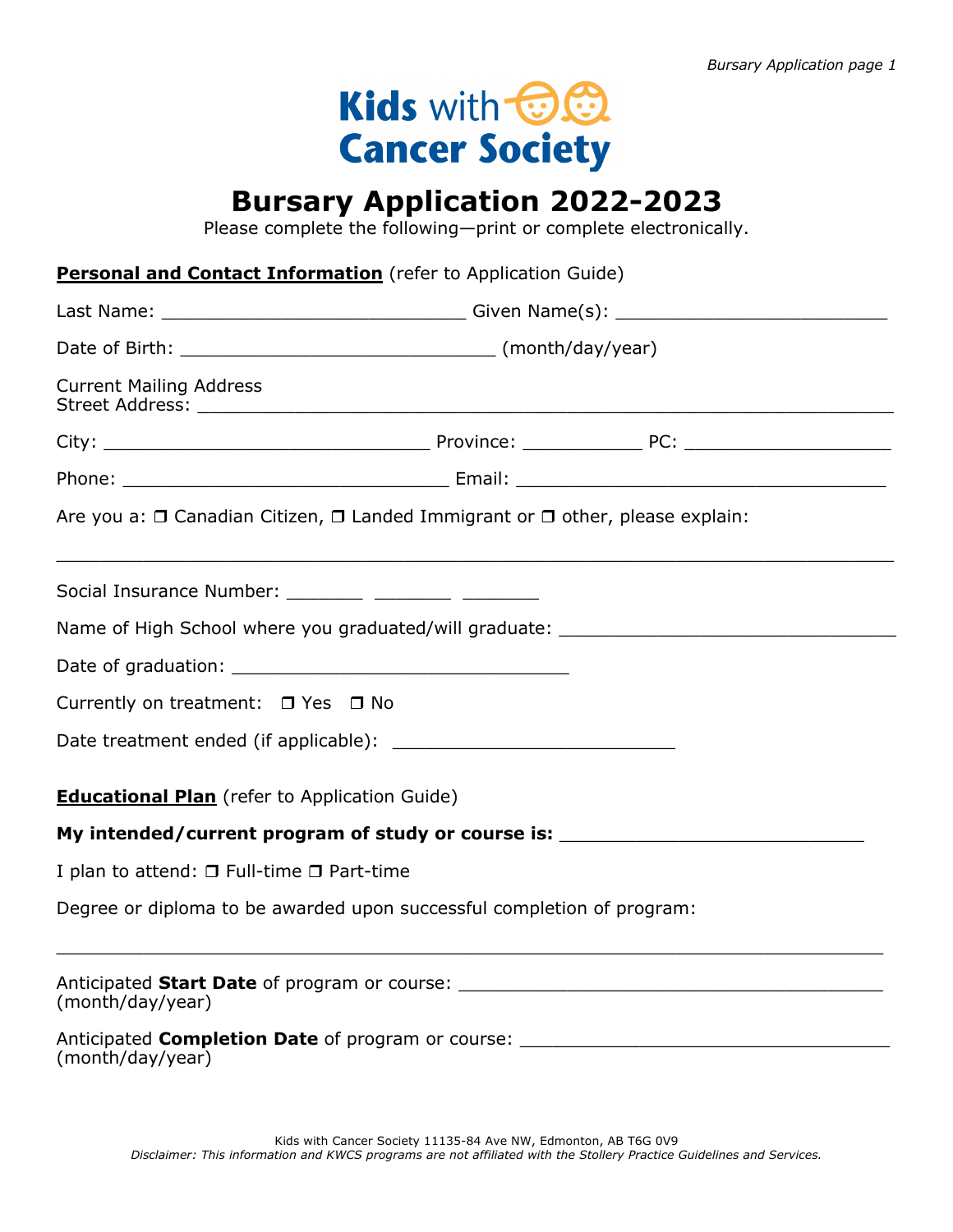*Bursary Application page 2*

#### **Post-Secondary Institution or Continuing Education Institution**

Name of Institution: \_\_\_\_\_\_\_\_\_\_\_\_\_\_\_\_\_\_\_\_\_\_\_\_\_\_\_ Location (city): \_\_\_\_\_\_\_\_\_\_\_\_\_\_\_\_\_\_\_\_

 $\_$  , and the contribution of the contribution of the contribution of the contribution of  $\mathcal{L}_\mathcal{A}$ 

 $\mathcal{L}_\mathcal{L} = \mathcal{L}_\mathcal{L} = \mathcal{L}_\mathcal{L} = \mathcal{L}_\mathcal{L} = \mathcal{L}_\mathcal{L} = \mathcal{L}_\mathcal{L} = \mathcal{L}_\mathcal{L} = \mathcal{L}_\mathcal{L} = \mathcal{L}_\mathcal{L} = \mathcal{L}_\mathcal{L} = \mathcal{L}_\mathcal{L} = \mathcal{L}_\mathcal{L} = \mathcal{L}_\mathcal{L} = \mathcal{L}_\mathcal{L} = \mathcal{L}_\mathcal{L} = \mathcal{L}_\mathcal{L} = \mathcal{L}_\mathcal{L}$  $\mathcal{L}_\mathcal{L} = \mathcal{L}_\mathcal{L} = \mathcal{L}_\mathcal{L} = \mathcal{L}_\mathcal{L} = \mathcal{L}_\mathcal{L} = \mathcal{L}_\mathcal{L} = \mathcal{L}_\mathcal{L} = \mathcal{L}_\mathcal{L} = \mathcal{L}_\mathcal{L} = \mathcal{L}_\mathcal{L} = \mathcal{L}_\mathcal{L} = \mathcal{L}_\mathcal{L} = \mathcal{L}_\mathcal{L} = \mathcal{L}_\mathcal{L} = \mathcal{L}_\mathcal{L} = \mathcal{L}_\mathcal{L} = \mathcal{L}_\mathcal{L}$ 

 $\Box$  Applied to  $\Box$  Conditionally Accepted  $\Box$  Fully Accepted  $\Box$  Other, please explain:

Letter or proof of acceptance attached:  $\Box$  Yes  $\Box$  No

If **No**, Please indicate why:

Annual tuition or course cost:

#### **Prior Monetary Awards** (refer to Application Guide)

Please provide details of other scholarships/bursaries that you have received, will be receiving or have applied for during the 2022-2023 school year:

 $\_$  , and the contribution of the contribution of the contribution of the contribution of  $\mathcal{L}_\mathcal{A}$  $\_$  , and the contribution of the contribution of the contribution of the contribution of  $\mathcal{L}_\mathcal{A}$  $\_$  , and the set of the set of the set of the set of the set of the set of the set of the set of the set of the set of the set of the set of the set of the set of the set of the set of the set of the set of the set of th  $\_$  , and the contribution of the contribution of the contribution of the contribution of  $\mathcal{L}_\mathcal{A}$  $\_$  , and the contribution of the contribution of the contribution of the contribution of  $\mathcal{L}_\mathcal{A}$ 

**Essay** (refer to Application Guide)

**Letter of Reference** (refer to Application Guide)

#### **Letter from Health Care professional** (refer to Application Guide)

\***Please note:** Bursary monies are to be used to offset tuition fees, mandatory fees, text and supply fees and/or any training related expenses the applicant may incur as a result of pursuing their indicated program of study. No part of the bursary may be applied to personal costs, previous debt, accounts or shortfalls; all award monies must be allocated to costs associated with the qualified program of study. The bursary cheque will be made out directly to your postsecondary institution in your name.